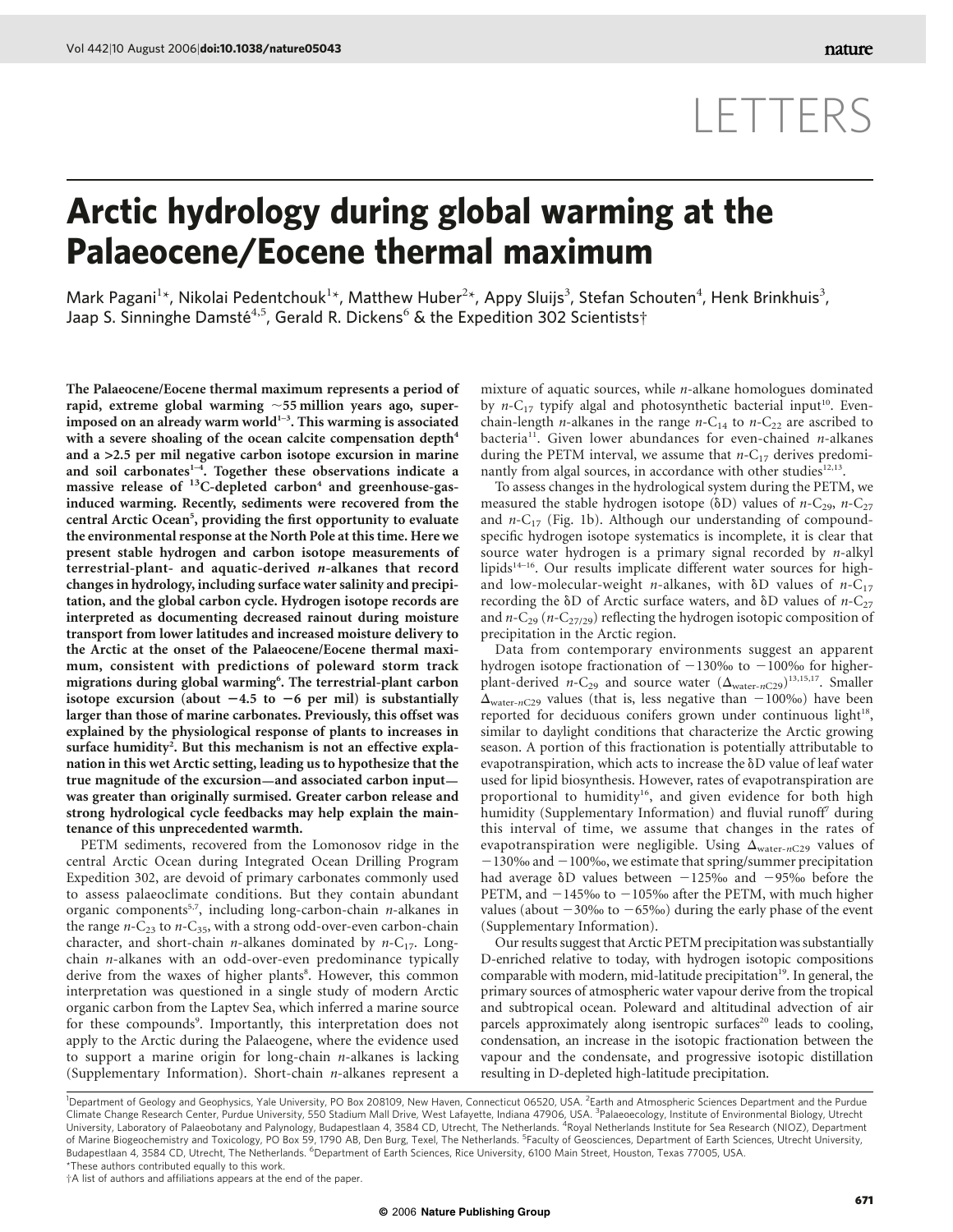Deuterium-enriched Arctic precipitation during the PETM could have resulted from two end-member processes, including changes in proximal evaporative sources, or a decrease in large-scale (hemispheric to global) temperature gradients, such as the meridional temperature gradient as often assumed $21$ , or the vertical temperature gradient along isentropes characteristic of baroclinic eddyinduced mixing. Changes in evaporative sources during the PETM, large enough to explain the observed  $\delta D$  shift, would require a fundamental, global alteration in precipitation and evaporation. However, such effects are not supported by physical modelling or proxy data (Supplementary Information) and thus not considered likely.

Alternatively, decreased meridional and/or vertical temperature gradients would conspire to reduce rainout of subtropical water vapour by synoptic eddies<sup>22</sup>, decrease isotopic distillation during vapour transport, and lead to D-enriched precipitation at high latitudes. If surface temperature gradients remained constant during the PETM<sup>7</sup> , then changes in atmospheric static stability could have decreased rainout in the mid-latitudes. In either case, a decrease in temperature gradients should be expressed as a reduction in the meridional isotopic gradient. Support for this supposition comes from soil carbonate  $\delta^{18}O$  records, which suggest that the  $\delta D$ value of mid-latitude PETM precipitation increased by only  $\sim$  16‰ (refs 23, 24), compared to a  $\delta$ D increase of  $\sim$  55‰ in the Arctic (Fig. 1b).

As a reduced meridional isotopic gradient implies less rainout along the source airmass's trajectory, more water vapour must have been transported to extreme high latitudes. Observations that support an increase in water supply to the Arctic during the PETM include the prevalence of low-salinity-tolerant organic-walled dinoflagellate cyst (dinocyst) assemblages, evidence for photic zone anoxia indicative of low-salinity surface waters (Fig. 1c), and strong seasonal runoff<sup>7</sup>. This scenario suggests that the latitude of maximum

latent heat flux divergence (today at  $\sim$ 40°) could have been situated much closer to the poles, broadly consistent with climate model results $6,22$ .

Enhanced moisture and latent heat transport from the subtropics to the Arctic region could have resulted from the nonlinear dependence of the saturation specific humidity of subtropical air parcels as a function of temperature<sup>1,6</sup>, and/or a reduction of mid-latitude precipitation. Thus, as a corollary to our argument for an increase in poleward water vapour transport, we suggest that the subtropics and parts of the mid-latitudes experienced less net precipitation during the PETM.

Changes in surface water salinity were evaluated from  $\delta D_{nC17}$ . Limited analysis of lake sediments and aquatic plants suggest that values of  $\Delta_{\text{water-}nCl7}$  range from about  $-160\%$  to  $-80\%$  (refs 13, 15, 17). In order to determine plausible values of  $\Delta_{\text{water-}nCI7}$  for these Arctic sediments, we modelled the relationship between the  $\delta D$  of Arctic surface water, and the isotopic compositions of precipitation (that is, runoff) that acts to freshen the Arctic and alter its salinity (Fig. 2a). Our results suggest that  $\delta$ D values of Arctic surface waters were approximately  $-41\%$  to  $-52\%$ , resulting in a  $\Delta_{\text{water-}nCI7}$  of  $-70\%$  to  $-80\%$ .

The  $\delta D_{nC17}$  record, in conjunction with a  $\Delta_{\text{water}-nC17}$  of  $-75\%$ , indicate that the surface water salinity of the Arctic Ocean decreased as the PETM progressed, followed by a rapid increase in salinity towards the end of the climate anomaly (Fig. 2b). Low-salinity surface waters correspond with the presence of low-salinity-tolerant dinocyst assemblages and the occurrence of isorenieratene derivatives<sup>7</sup> (Fig. 1c), biomarkers indicative of anoxia within the photic zone. This confluence suggests that water column stratification was promoted, in large part, by low-salinity surface water<sup>7</sup>, given that seawater density variations are determined primarily by salinity variations in the temperature range indicated by  $\text{TEX}_{86}$  temperature estimates (Fig. 1c). Termination of these conditions and a progressive





salinity. Red dashed line, absolute abundances of isorenieratene derivatives, biomarkers derived from photosynthetic green sulphur bacteria. The presence of these bacteria implies water column stratification and the development of photic zone euxinia. The leftmost (recovery) column shows core numbers: black bars, recovered material; white bars, missing material. Error bars connected to Core 31X indicate the uncertainty of its stratigraphic position (see ref. 7). Grey-shaded area indicates the PETM.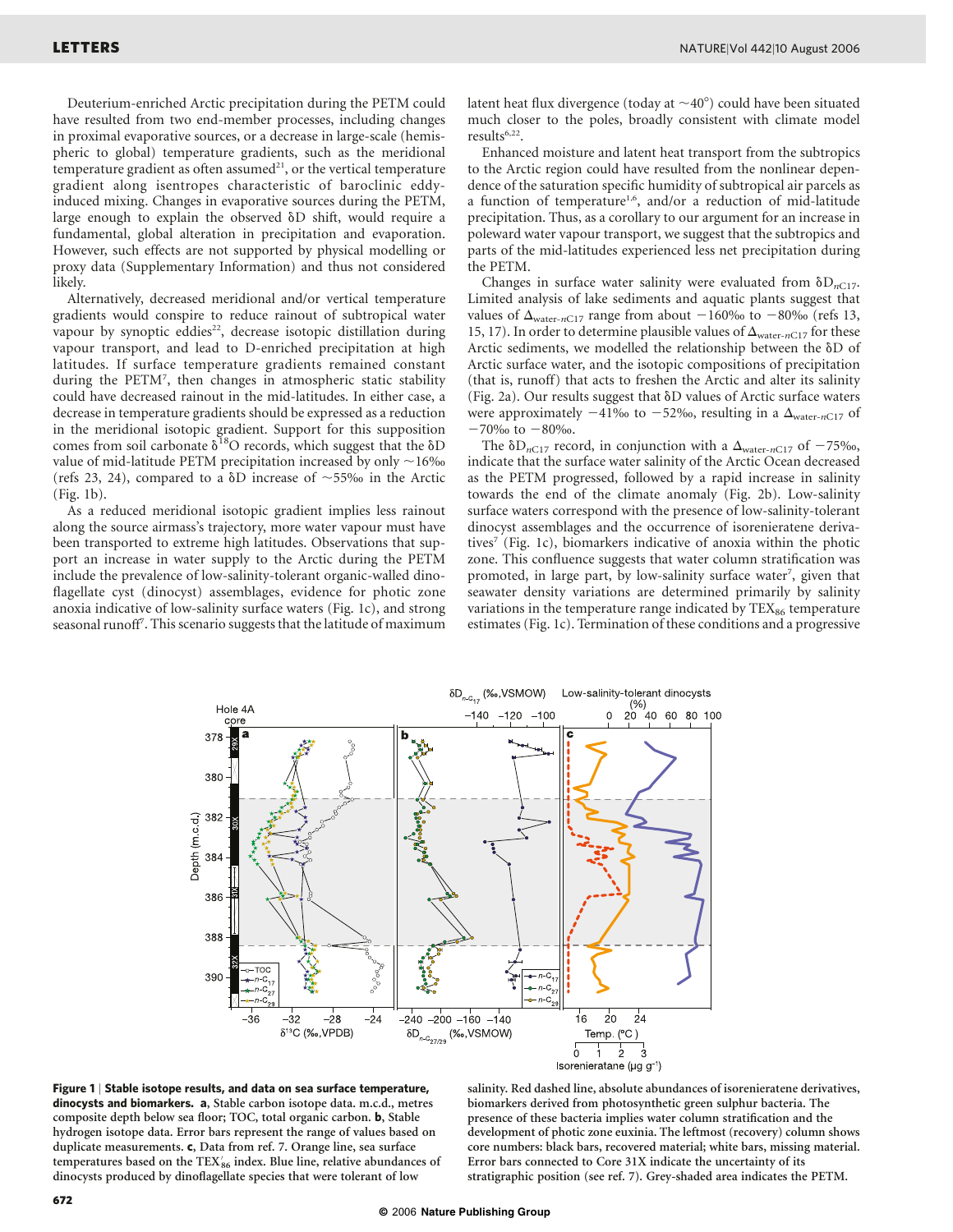change to fewer low-salinity-tolerant dinocyst assemblages<sup>7</sup> coincide with a trend towards more saline surface waters by the end of the climate anomaly (Fig. 2b).

Further insight into the nature of Arctic climate change is provided by the carbon isotopic ( $\delta^{13}$ C) compositions of the same *n*-alkyl lipids. The  $\delta^{13}$ C values of *n*-C<sub>29/27</sub> show a large negative carbon isotope excursion (CIE) across the PETM that tracks the  $\delta^{13}$ C record of total organic carbon<sup>7</sup> ( $\delta^{13}C_{\text{TOC}}$ ) (Fig. 1a), but are ~6‰ more negative than  $\delta^{13}C_{\text{TOC}}$  values before and after the CIE, and  $\sim$ 3‰ to 5‰ more negative during the CIE. This correlation, both in trend and isotopic offset, suggests that the TOC is substantially influenced by terrestrial components.

Importantly, the CIE from higher plant  $n$ -alkanes (approximately  $-4.5\%$  to  $-6\%$ ) is substantially larger than the CIE anomaly (about  $-2.5%$  to  $-3%$ ) generally recorded in bulk marine carbonate and benthic foraminifera<sup>1,3</sup>, but similar to those recorded in soil carbonates from mid-latitudes<sup>2</sup> and some planktonic foraminiferal records<sup>3</sup>. To explain the larger terrestrial CIE elsewhere, it has been suggested that soil moisture and humidity increased during the PETM, amplifying the carbon isotopic fractionation associated with terrestrial photosynthesis (CIF)<sup>2</sup>. In this model, a larger CIF due to increasing humidity and soil moisture has to overcome the antagonistic effect of decreasing CIF due to higher temperatures during the  $PETM<sup>2,7</sup>$ . In order for this model to explain our data, latest Palaeocene soil moistures and humidity levels surrounding the Arctic Ocean would have to have been quite low, with soil moistures at or below 40% (ref. 2), similar to those found in modern arid-tosemiarid environments (Supplementary Information). A dry Arctic is difficult to justify, given palaeoecological reconstructions from high-latitude coal distributions and terrestrial palaeobotanical records that strongly support the prevalence of mesic to wet climate conditions throughout the Arctic region during the Palaeocene and Eocene (Supplementary Information). Conditions associated with analogous modern tropical and warm temperature forests can be used to predict that the Palaeogene Arctic maintained an average relative humidity of  $>70\%$ , with soil moistures  $>60\%$  (Supplementary Information)—estimates that agree well with fully coupled climate model simulations (Supplementary Information). The accumulative



Figure 2 | *d*D of precipitation and Arctic surface water, and salinity.  $a$ , Calculations<sup>31</sup> of Arctic Ocean salinity (numbers on contours, in practical salinity units, p.s.u.) assume an ice-free, global seawater  $\delta$ D value of  $-8\%$ (VSMOW) and a global salinity of 34 p.s.u. Shaded bands represent pre-PETM conditions, given a salinity of 21 p.s.u. (Supplementary Information) and  $\delta$ D values of precipitation from  $\delta$ D<sub>nC29</sub>, yielding a  $\delta$ D estimate for Arctic surface water ( $\delta D_{AW}$ ) of about  $-41\%$  to  $-52\%$ , resulting in a  $\Delta_{\text{water-}nCI7}$  value (see text) of about -70‰ to -80‰. **b**, Surface water salinity calculations, derived from  $\delta D_{AW}$ ;  $\delta D_{AW}$  was calculated from  $\delta D_{nC17}$ , assuming a  $\Delta_{\text{water}-nC17}$  value of  $-75\%$ , and the  $\delta D$ of precipitation derived from  $\delta \mathcal{D}_{nC29}$  assuming  $\Delta_{\text{water-}nC29}$  values of  $-100\%$ (solid line) and  $-130%$  (dashed line).

evidence, including the  $\delta$ D results from this study, and evidence for high seasonal discharge and low-salinity surface waters during the PETM<sup>7</sup>, point to a warm and moist late Palaeocene-early Eocene Arctic region, with increased precipitation expressing itself largely as increased runoff<sup>7</sup>.

Other possibilities exist to explain this CIE discrepancy between higher plant *n*-alkanes and marine carbonate records. For example, given potentially more negative  $\delta^{13}$ C values for angiosperms relative to gymnosperms<sup>25</sup>, an increase in angiosperms relative to gymnosperms during the PETM7 could possibly explain a larger isotopic excursion in  $\delta^{13}C_{\text{TOC}}$  relative to marine carbonates. However, modern isotopic offsets between gymnosperms and angiosperms probably result from differences in water use efficiency<sup>25</sup> under low  $CO<sub>2</sub>$ concentrations. Therefore, more humid environmental conditions during the PETM in the Arctic would have arguably minimized isotopic distinctions between these two plant types. In addition, the  $\delta^{13}$ C difference between *n*-alkanes and bulk leaf carbon is potentially smaller for angiosperms relative to gymnosperms<sup>17</sup>. Thus, the  $\delta^{13}C$ excursion in  $n-C_{29/27}$  potentially represents a minimum change—if flora shifts occurred in the Arctic region during the PETM, and whole plant  $\delta^{13}$ C values of gymnosperms and angiosperms were similar. Finally, similar ecosystem shifts would need to have synchronously occurred globally to account for terrestrial <sup>13</sup>C excursions of the same magnitude elsewhere.

Rather than systematically explaining a similar observation by different processes, it is possible that the CIE expressed by higher plant *n*-alkanes reflects the true  $\delta^{13}$ C change of atmospheric carbon dioxide in equilibrium with the ocean during the PETM. Such a scenario implies that foraminiferal  $\delta^{13}$ C values do not accurately represent the full CIE of dissolved inorganic carbon in the ocean owing to effects related to dissolution<sup>4</sup> and changes in pH (ref. 26). We note that in marine cores with limited carbonate dissolution, the observed  $\delta^{13}$ C excursion recorded from shallow-dwelling plankton is about  $-4\%$  (ref. 3), which is close to our value. Further consideration of the carbon isotope effect related to changes in pH allow for the  $^{13}$ C-enrichment of carbonates in the range of 0.5‰ (refs 1, 2). Therefore, it is possible to account for rather similar terrestrial and marine CIEs. Importantly, evidence for a CIE of about  $-4.5\%$  to 25‰ nearly doubles the mass estimate for the release of carbon during this time, and more closely approximates the carbon concentration required to account for the observed shoaling of the ocean carbonate compensation depth<sup>4</sup>, as well as changes in global temperatures.

The  $\delta^{13}$ C values of *n*-C<sub>17</sub> are nominally -30‰, similar to those of  $n-C_{29/27}$  before and following the PETM, but are <sup>13</sup>C-enriched relative to higher plant  $n$ -alkanes during the PETM (Fig. 1a). In modern settings, algal organic carbon is consistently 13C-enriched relative to terrestrial C<sub>3</sub> plants. Similar  $\delta^{13}$ C values for algal and higher plant organic carbon before and after the PETM is consistent with a high atmospheric  $CO_2$  environment<sup>27,28</sup>. However, the relative increase in the  $\delta^{13}C$  of *n*-C<sub>17</sub> during the PETM must have resulted from physiological factors that overwhelmed the influence of  $^{13}$ Cdepleted carbon, such as increases in the volume to surface area of cells, and/or algal growth rates<sup>29</sup>, consistent with evidence for eutrophy and nutrient-rich conditions during the PETM<sup>7</sup>. Interestingly, changes in primary productivity appear to have occurred in other ocean regions<sup>30</sup> and are thought to have played a critical role in the carbon cycle response to environmental change. Given the relative isolation of the Arctic from other ocean basins during this time<sup>7</sup>, widespread changes in primary production were probably linked to changes in riverine nutrient supply; this implicates the hydrological cycle as an important agent forcing biological and environmental change during the PETM.

## METHODS

Sample extraction. Sediments were extracted with dichloromethane using an accelerated solvent extraction system (ASE 300; Dionex Corporation) at 125 °C,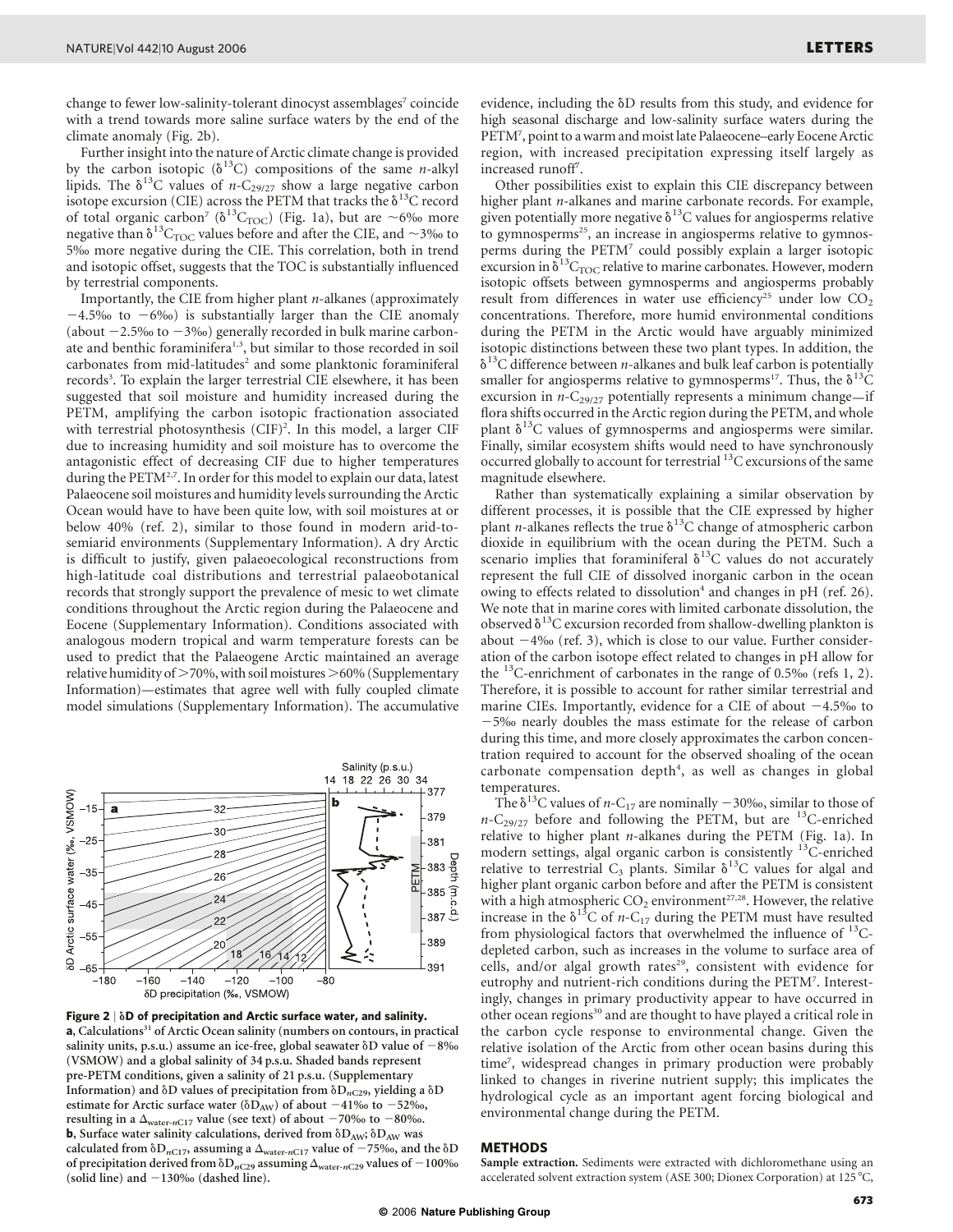1,500 p.s.i., for 25 min. Lipid fractions were separated by column chromatography (70–230 mesh) using an elution sequence of hexane, hexane/dichloromethane (9:1 v/v) and dichloromethane/methanol (2:1 v/v). Cyclic and branched alkanes were separated from normal and isoalkanes by adduction with urea. The hydrocarbon fraction was dried under a stream of  $N_2$  and dissolved in a mixture of methanol-saturated urea, pentane and acetone (200 µl each). The resulting urea crystals were extracted with hexane, yielding cyclic/ branched alkanes. Remaining urea crystals were dissolved in 500  $\mu$ l of H<sub>2</sub>O and 500  $\mu$ l of methanol, then extracted with hexane to yield the *n*-alkane fraction. Analysis. The adducted fraction was analysed for stable carbon and hydrogen isotopic compositions on a Thermo Finnigan MAT 253 mass spectrometer interfaced with a Thermo Finnigan Trace GC Combustion III (for carbon measurements) and High Temperature Conversion (for hydrogen measurements) systems. Individual n-alkanes were separated using a J&W Scientific DB-1 capillary column (60 m  $\times$  0.25 mm  $\times$  0.25  $\mu$ m). The gas chromatograph oven was programmed from 60 °C (held for 1 min) at 6 °C min<sup>-1</sup> to 320 °C and held for 25 min isothermally. A programmed temperature vaporizing injector was used. Helium was used as a carrier gas with a column flow rate of  $2.0 \text{ ml min}^{-1}$ . Carbon isotopic compositions are expressed relative to the VPDB standard, based on an in-house reference gas calibrated against the OzTech standard ( $\delta^{13}C = -40.61\%$ ). The analytical accuracy and precision of the MAT 253 mass spectrometer during carbon isotope measurements were  $\pm$ 0.2‰ (the root-mean-square error), based on an n-C<sub>20</sub> alkane standard injected daily. The standard error of *n*-alkane  $\delta^{13}$ C measurements (based on duplicates of 22 samples) was  $\pm 0.8\%$  or better (Supplementary Information).

Pyrolytic conversion of organic hydrogen to  $H_2$  was conducted at 1,400 °C. Measurements of the  $H_3^+$  factor (the proportionality constant between the concentration of  $H_2$  and  $H_3^+$  in the mass spectrometer) were determined daily using  $H_2$  reference gas. The  $H_3^+$  factor varied between 15.27 and 16.11 p.p.m.  $nA^{-1}$  over a period of 23 days, averaging 15.70 p.p.m.  $nA^{-1}$ , with a standard deviation of 0.24 p.p.m.  $nA^{-1}$ . H<sub>2</sub> peak heights varied over an eightfold range, which was in the range of most of the  $H_2$  peaks from analysed compounds.

Errors. The precision of isotopic measurements of  $H_2$  reference gas after  $H_3^+$ correction was  $\pm$ 0.9‰ or better. The analytical accuracy and precision of the system were determined using an externally co-injected standard mixture of  $n-C_{16}$  to  $n-C_{30}$  alkanes and 5 $\alpha$ -androstane (isotopic ratios were measured offline by A. Schimmelmann, Biogeochemical Laboratories, Indiana University), which were analysed at least once per day. The root-mean-square error for hydrogen isotopic measurements of these compounds was  $3.4\%$  ( $n = 240$ ). Hydrogen isotopic compositions of *n*-alkanes are reported based on duplicate analyses.  $\delta$ D values are expressed relative to the VSMOW standard, based on an in-house reference gas adjusted daily using a  $5\alpha$ -androstane standard. The standard error of  $n-C_{17}$ ,  $n-C_{27}$  and  $n-C_{29}$   $\delta D$  measurements was generally less than  $\pm 5%$ , reaching  $\pm 6%$  only in a few cases (see Supplementary Information).

## Received 6 July 2005; accepted 3 July 2006.

- 1. Zachos, J. et al. A transient rise in tropical sea surface temperature during the Paleocene-Eocene thermal maximum. Science 302, 1551–-1554 (2003).
- 2. Bowen, G. J., Beerling, D. J., Koch, P. L., Zachos, J. C. & Quattlebaum, T. A humid climate state during the Palaeocene/Eocene thermal maximum. Nature 432, 495–-499 (2004).
- 3. Thomas, D. J., Zachos, J. C., Bralower, T. J., Thomas, E. & Bohaty, S. Warming the fuel for the fire: evidence for the thermal dissociation of methane hydrate during the Paleocene-Eocene thermal maximum. Geology 30, 1067-1070 (2002).
- 4. Zachos, J. C. et al. Rapid acidification of the ocean during the Paleocene-Eocene thermal maximum. Science 308, 1611–-1615 (2005).
- 5. Backman, J., Moran, K., McInroy, D. B., Mayer, L. A. & Expedition Scientists. Arctic Coring Expedition (ACEX). Proc. IODP 302 l/doi:10.2204/ iodp.proc.302.2006 (Integrated Ocean Drilling Program Management International, College Station, Texas, 2006).
- 6. Caballero, R. & Langen, P. The dynamic range of poleward energy transport in an atmospheric general circulation model. Geophys. Res. Lett. 32, doi:10.1029/ 2004GL021581 (2005).
- 7. Sluijs, A. et al. Subtropical Arctic Ocean temperatures during the Palaeocene/ Eocene thermal maximum. Nature 441, 610-613 (2006).
- 8. Eglinton, G. & Hamilton, R. J. Leaf epicuticular waxes. Science 156, 1322-1335 (1967).
- 9. Zegouagh, Y., Derenne, S., Largeau, C., Bardoux, G. & Mariotti, A. Organic matter sources and early diagenetic alteration in Arctic surface sediments (Lena River delta and Laptev Sea, Eastern Siberia), II. Molecular and isotopic studies of hydrocarbons. Org. Geochem. 28, 571-583 (1998).
- 10. Han, J. & Calvin, M. Hydrocarbon distribution of algae and bacteria, and

microbiological activity in sediments. Proc. Natl Acad. Sci. USA 64, 436-443 (1969).

- 11. Grimalt, J. & Albaiges, J. Sources and occurrence of  $C_{12-22}$  n-alkane distributions with even carbon-number preference in sedimentary environments. Geochim. Cosmochim. Acta 51, 1379-1384 (1987).
- 12. Muri, G., Wakeham, S. G., Pease, T. K. & Faganeli, J. Evaluation of lipid biomarkers as indicators of changes in organic matter delivery to sediments from Lake Planina, a remote mountain lake in NW Slovenia. Org. Geochem. 35, 1083–-1093 (2004).
- Sachse, D., Radke, J. & Gleixner, G. Hydrogen isotope ratios of recent lacustrine sedimentary n-alkanes record modern climate variability. Geochim. Cosmochim. Acta 68, 4877-4889 (2004).
- Sternberg, L. D. L. D/H ratios of environmental water recorded by D/H ratios of plant lipids. Nature 333, 59-61 (1988).
- 15. Sauer, P. E., Eglinton, T. I., Hayes, J. M., Schimmelmann, A. & Sessions, A. L. Compound-specific D/H ratios of lipid biomarkers from sediments as a proxy for environmental and climatic conditions. Geochim. Cosmochim. Acta 65, 213–-222 (2001).
- 16. Yakir, D. in Stable Isotopes (ed. Griffiths, H.) 147-168 (BIOS Scientific Publishers, Oxford, 1998).
- Chikaraishi, Y. & Naraoka, H. Compound-specific  $\delta D$  and  $\delta^{13}C$  analyses of n-alkanes extracted from terrestrial and aquatic plants. Phytochemistry 63,  $361 - 371 (2003)$ .
- 18. Yang, H., Equiza, A. M., Jagels, R., Pagani, M. & Briggs, D. Carbon and hydrogen isotopic compositions of deciduous conifers under a continuous-light environment: implications for the interpretation of the high-latitudinal plant isotope record at the PETM. (Salt Lake City Annual Meeting, October 16-19, The Geological Society of America, 2005).
- Bowen, G. J. & Revenaugh, J. Interpolating the isotopic composition of modern meteoric precipitation. Wat. Resour. Res. 39, doi:10.1029/2003WR002086 (2003).
- 20. Pierrehumbert, R. T. Lateral mixing as a source of subtropical water vapor. Geophys. Res. Lett. 25, 151-154 (1998).
- 21. Boyle, E. A. Cool tropical temperatures shift the global  $\delta^{18}$ O-T relationship: An explanation for the ice core  $\delta^{18}$ O-borehole thermometry conflict? Geophys. Res. Lett. 24, 273-276 (1997).
- 22. Pierrehumbert, R. T. The hydrologic cycle in deep time climate problems. Nature 419, 191-198 (2002).
- 23. Koch, P. L. et al. in Causes and Consequences of Globally Warm Climates in the Early Paleogene (eds Wing, S. L., Gingerich, P. D., Schmitz, B. & Thomas, E.) 49-64 (Special Paper 369, Geological Society of America, Boulder, 2003).
- 24. Fricke, H. C., Clyde, W. C., O'Neil, J. R. & Gingerich, P. D. Evidence for rapid climate change in North America during the latest Paleocene thermal maximum: oxygen isotope compositions of biogenic phosphate from the Bighorn Basin (Wyoming). Earth Planet. Sci. Lett. 160, 193-208 (1998).
- 25. Leavitt, S. W. & Newberry, T. Systematics of stable-carbon isotopic differences between gymnosperm and angiosperm trees. Plant Physiol. 11, 257–262 (1992).
- 26. Spero, H. J., Bijma, J., Lea, D. W. & Bernis, B. E. Effect of seawater carbonate concentration on foraminiferal carbon and oxygen isotopes. Nature 390, 497–500 (1997).
- 27. Arthur, M. A., Walter, D. E. & Claypool, G. E. Anomalous<sup>13</sup>C enrichment in modern marine organic carbon. Nature 315, 216-218 (1985).
- 28. Pagani, M., Zachos, J. C., Freeman, K. H., Tipple, B. & Bohaty, S. Marked decline in atmospheric carbon dioxide concentrations during the Paleogene. Science 309, 600-603 (2005).
- 29. Popp, B. et al. Effect of phytoplankton cell geometry on carbon isotopic fractionation. Geochim. Cosmochim. Acta 62, 69-77 (1998).
- 30. Bujak, J. P. & Brinkhuis, H. in Late Paleocene Early Eocene Biotic and Climatic Events in the Marine and Terrestrial Records (eds Aubry, M.-P., Lucas, S. G. & Berggren, W. A.) 277-295 (Columbia Univ. Press, New York, 1998).
- 31. Railsback, L. B., Anderson, T. F., Ackerly, S. C. & Cisne, J. L. Paleoceanographic modeling of temperature-salinity profiles from stable isotopic data. Paleoceanography 4, 585-591 (1989).

Supplementary Information is linked to the online version of the paper at www.nature.com/nature.

Acknowledgements M.P. thanks K. Turekian for conversations, and G. Bowen for comments and suggestions that substantially improved the manuscript. M.H. thanks the Purdue Research Foundation, ITaP, NCAR, NSF and L. C. Sloan for support for this research. A.S. thanks Utrecht Biogeology Centre for funding. H.B. thanks NWO, the Netherlands Organization for Scientific Research, and Utrecht University for enabling participation. We appreciate technical assistance provided by C. Valache, A. McLawhorn and G. Olack. This research used samples and data provided by the Integrated Ocean Drilling Program (IODP), which is sponsored by the US NSF and participating countries under the management of Joint Oceanographic Institutions (JOI) Inc.

Author Information Reprints and permissions information is available at npg.nature.com/reprintsandpermissions. The authors declare no competing financial interests. Correspondence and requests for materials should be addressed to M.P. (mark.pagani@yale.edu).